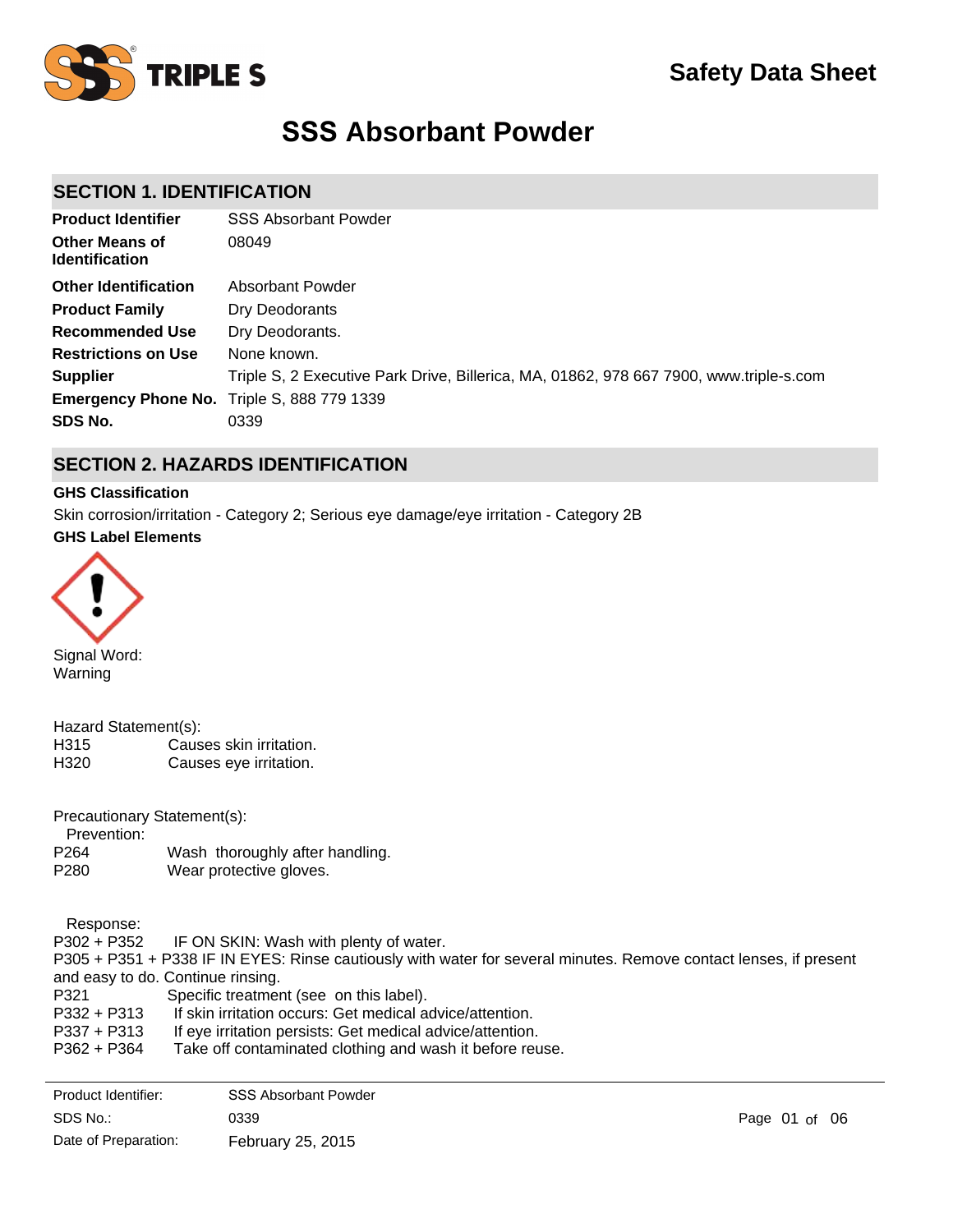## Storage:

P401 Store in accordance with local, regional, national and international regulations.

Disposal:

P501 Dispose of contents/container in accordance with local, regional, national and international regulations.

# **SECTION 3. COMPOSITION/INFORMATION ON INGREDIENTS**

| <b>Chemical Name</b>                         | <b>CAS No.</b> | $\%$  | <b>Other Identifiers</b> |
|----------------------------------------------|----------------|-------|--------------------------|
| Sodium poly acrylate                         | 9003-04-7      | 98.9  |                          |
| Other components below reportable Levels     | No CAS         | 0.313 |                          |
| Terpenes and Terpenoids, sweet orange-oil    | 68647-72-3     | 0.193 |                          |
| Precipitated silica                          | 112926-00-8    | 0.462 |                          |
| Hydrocarbons, terpene processing by-products | 68956-56-9     | 0.132 |                          |

# **SECTION 4. FIRST-AID MEASURES**

## **First-aid Measures**

## **Inhalation**

Call a Poison Centre or doctor if you feel unwell or are concerned.

## **Skin Contact**

Rinse with lukewarm, gently flowing water for 5 minutes.

## **Eye Contact**

Rinse the contaminated eye(s) with lukewarm, gently flowing water for 5 minutes, while holding the eyelid(s) open. If eye irritation persists, get medical advice/attention.

## **Ingestion**

Rinse mouth with water. Call a Poison Centre or doctor if you feel unwell or are concerned.

## **Most Important Symptoms and Effects, Acute and Delayed**

**Immediate Medical Attention and Special Treatment** If on skin: May cause mild irritation. If in eyes: May cause mild irritation. If swallowed: Can irritate the mouth, throat and stomach.

## **Special Instructions**

Not applicable.

**Medical Conditions Aggravated by Exposure**

None known.

# **SECTION 5. FIRE-FIGHTING MEASURES**

## **Extinguishing Media**

## **Suitable Extinguishing Media**

Carbon dioxide, dry chemical powder, appropriate foam, water spray or fog.

## **Unsuitable Extinguishing Media**

None known.

| Product Identifier:  | <b>SSS Absorbant Powder</b> |
|----------------------|-----------------------------|
| SDS No.:             | 0339                        |
| Date of Preparation: | February 25, 2015           |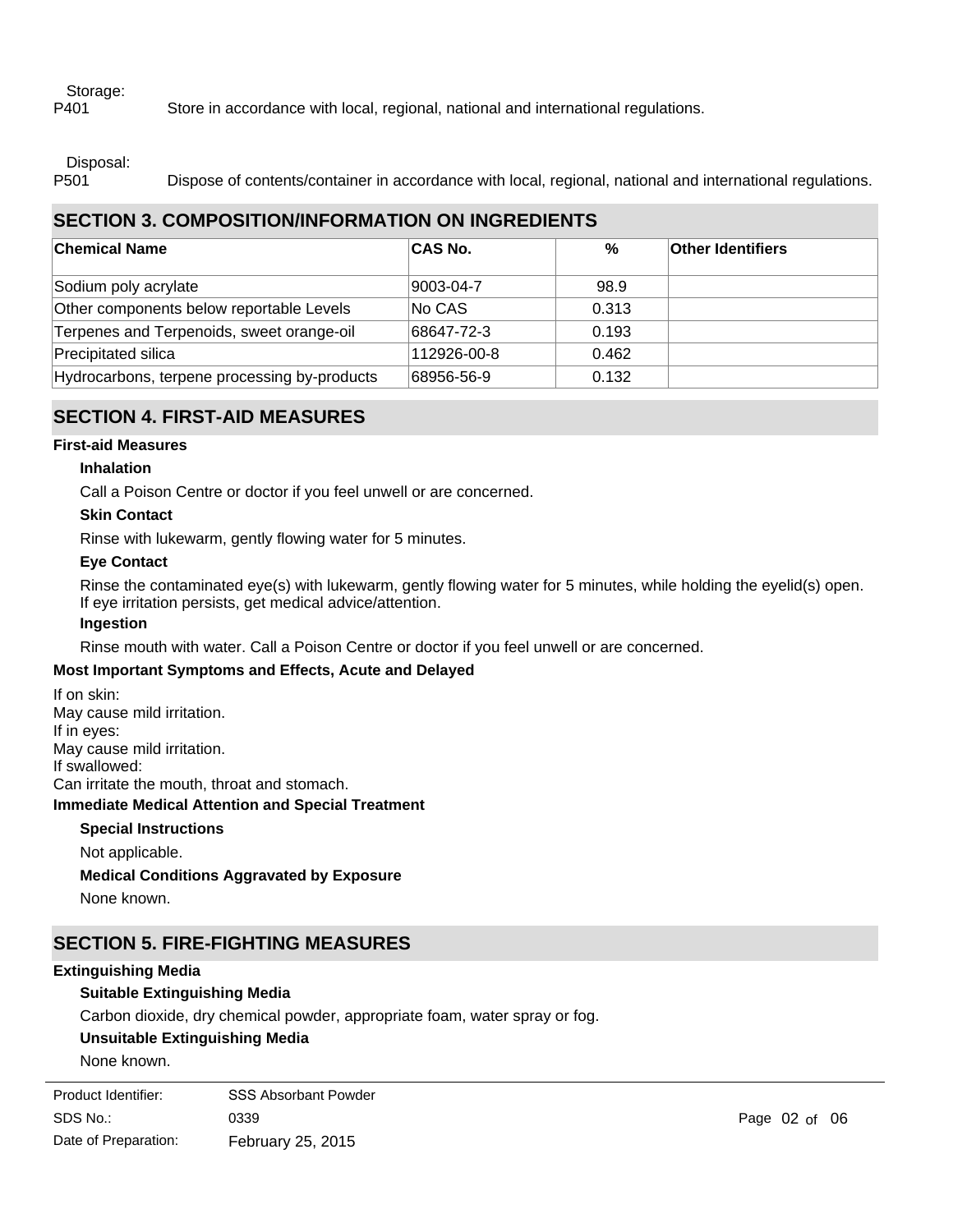## **Specific Hazards Arising from the Chemical**

Can ignite if strongly heated. This product presents no unusual hazards in a fire situation. Not known to generate any hazardous decomposition products in a fire.

## **Special Protective Equipment and Precautions for Fire-fighters**

No special precautions are necessary. Chemical protective clothing (e.g. chemical splash suit) and positive pressure SCBA may be necessary.

## **SECTION 6. ACCIDENTAL RELEASE MEASURES**

## **Personal Precautions, Protective Equipment, and Emergency Procedures**

No special precautions are necessary.

#### **Environmental Precautions**

It is good practice to prevent releases into the environment.

## **Methods and Materials for Containment and Cleaning Up**

No special clean-up methods are necessary.

## **SECTION 7. HANDLING AND STORAGE**

## **Precautions for Safe Handling**

No special handling precautions are necessary.

## **Conditions for Safe Storage**

No special requirements for storage area.

# **SECTION 8. EXPOSURE CONTROLS/PERSONAL PROTECTION**

## **Control Parameters**

|                      | <b>ACGIH TLV®</b> |             | <b>OSHA PEL</b>     |         | <b>AIHA WEEL</b> |            |
|----------------------|-------------------|-------------|---------------------|---------|------------------|------------|
| <b>Chemical Name</b> | <b>TWA</b>        | <b>STEL</b> | <b>TWA</b>          | Ceilina | 8-hr TWA         | <b>TWA</b> |
| Precipitated silica  | $3 \text{ mg/m}$  |             | $ 5 \text{ mg/m}$ 3 |         |                  |            |

## **Appropriate Engineering Controls**

The hazard potential of this product is relatively low. General ventilation is usually adequate.

#### **Individual Protection Measures**

**Eye/Face Protection**

Not required if product is used as directed.

## **Skin Protection**

Not required, if used as directed.

## **Respiratory Protection**

Do not breathe in this product.

# **SECTION 9. PHYSICAL AND CHEMICAL PROPERTIES**

## **Basic Physical and Chemical Properties**

| Appearance                          | powder. Particle Size: Not available               |
|-------------------------------------|----------------------------------------------------|
| Odour                               | Fragrant (Fragrance)                               |
| <b>Odour Threshold</b>              | Not available                                      |
| рH                                  | Not applicable                                     |
| <b>Melting Point/Freezing Point</b> | Not available (melting); Not applicable (freezing) |
| <b>Initial Boiling Point/Range</b>  | Not applicable                                     |
| <b>Flash Point</b>                  | Not applicable                                     |
| Product Identifier:                 | <b>SSS Absorbant Powder</b>                        |

SDS No.:

Date of Preparation:

0339 **Page 03 of 06** February 25, 2015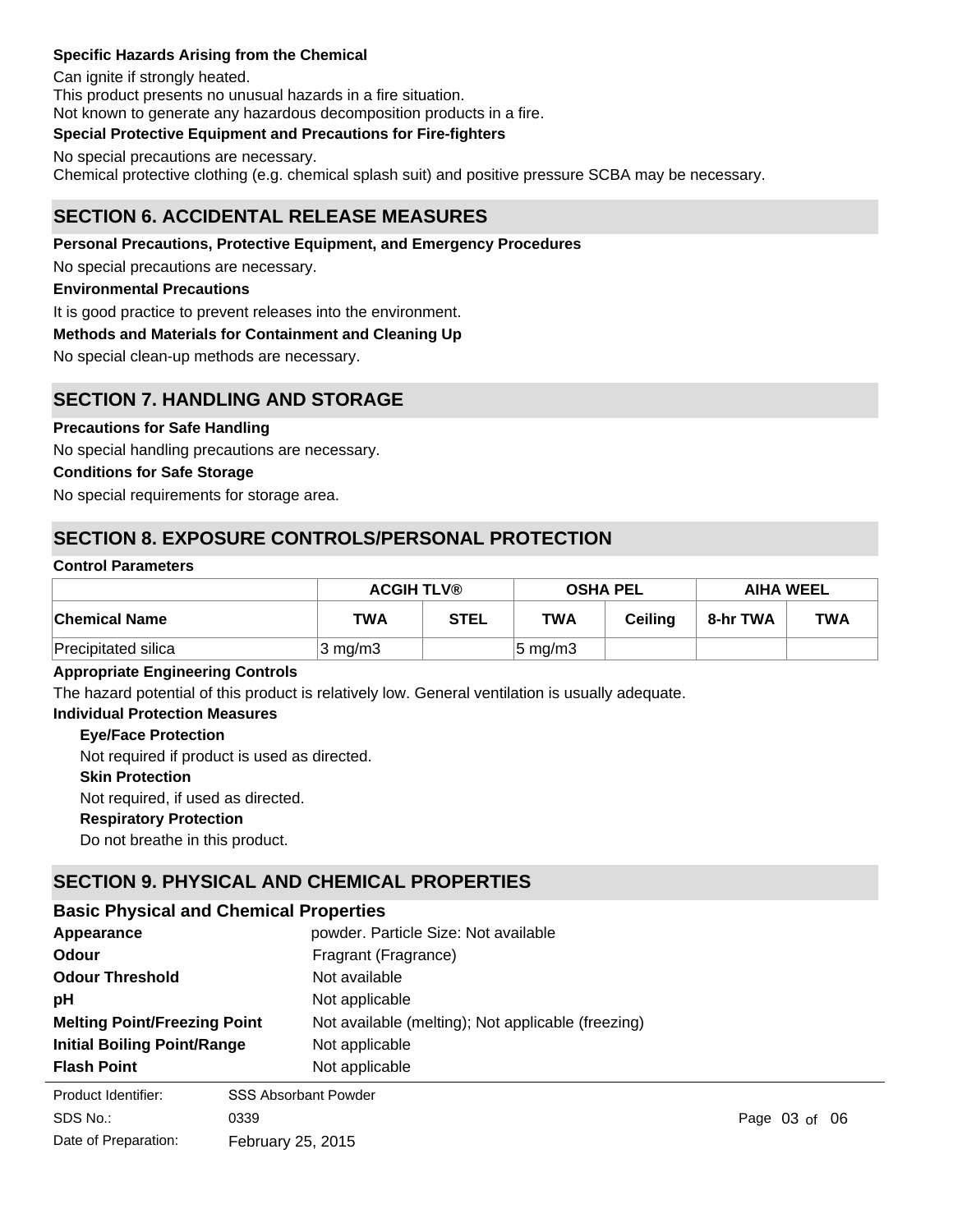| <b>Evaporation Rate</b>                                      | Not applicable                                            |
|--------------------------------------------------------------|-----------------------------------------------------------|
| <b>Flammability (solid, gas)</b>                             | Not available                                             |
| <b>Upper/Lower Flammability or</b><br><b>Explosive Limit</b> | Not applicable (upper); Not applicable (lower)            |
| <b>Vapour Pressure</b>                                       | Not applicable                                            |
| Vapour Density (air = 1)                                     | Not applicable                                            |
| <b>Relative Density (water = 1)</b>                          | Not applicable                                            |
| <b>Solubility</b>                                            | Not applicable in water; Not available (in other liquids) |
| <b>Partition Coefficient,</b><br>n-Octanol/Water (Log Kow)   | Not applicable                                            |
| <b>Auto-ignition Temperature</b>                             | Not applicable                                            |
| <b>Decomposition Temperature</b>                             | Not available                                             |
| <b>Viscosity</b>                                             | Not available (kinematic); Not available (dynamic)        |
| <b>Other Information</b>                                     |                                                           |
| <b>Physical State</b>                                        | Solid                                                     |
| <b>Molecular Formula</b>                                     | Not available                                             |
| <b>Molecular Weight</b>                                      | Not available                                             |
| <b>Bulk Density</b>                                          | Not available                                             |
| <b>Surface Tension</b>                                       | Not available                                             |
| <b>Critical Temperature</b>                                  | Not available                                             |
| <b>Electrical Conductivity</b>                               | Not available                                             |
| Vapour Pressure at 50 deg C                                  | Not available                                             |
| <b>Saturated Vapour Concentration</b>                        | Not available                                             |

# **SECTION 10. STABILITY AND REACTIVITY**

**Chemical Stability** Normally stable. **Conditions to Avoid** None known. **Incompatible Materials** None known. **Hazardous Decomposition Products** None known. **Possibility of Hazardous Reactions** None known. **Reactivity** None known.

# **SECTION 11. TOXICOLOGICAL INFORMATION**

## **Likely Routes of Exposure**

Ingestion; eye contact; skin contact; inhalation.

## **Acute Toxicity**

| <b>Chemical Name</b>              | <b>LC50</b> | LD50 (oral)           | ∣LD50 (dermal)          |  |  |
|-----------------------------------|-------------|-----------------------|-------------------------|--|--|
| Precipitated silica               |             | $>$ 10000 mg/kg (rat) | $>$ 5000 mg/kg (rabbit) |  |  |
| LC50: No information was located. |             |                       |                         |  |  |
| ________                          |             |                       |                         |  |  |

| Product Identifier:  | <b>SSS Absorbant Powder</b> |
|----------------------|-----------------------------|
| SDS No.:             | 0339                        |
| Date of Preparation: | February 25, 2015           |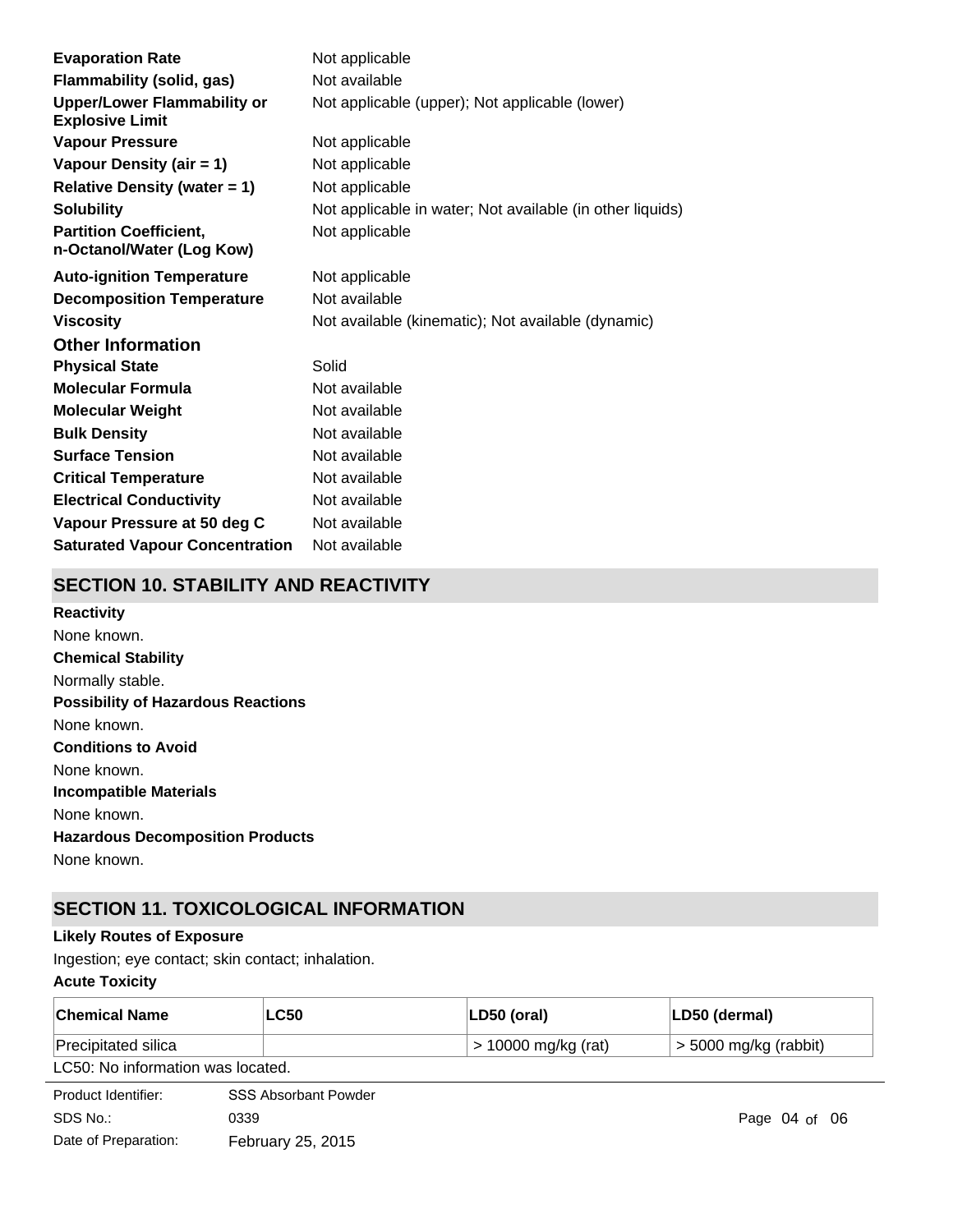LD50 (oral): No information was located.

LD50 (dermal): No information was located.

**Skin Corrosion/Irritation**

No information was located.

## **Serious Eye Damage/Irritation**

There is limited evidence of very mild irritation.

## **STOT (Specific Target Organ Toxicity) - Single Exposure**

**Inhalation**

Not harmful.

## **Skin Absorption**

No information was located.

# **Ingestion**

No information was located.

## **Aspiration Hazard**

No information was located.

## **STOT (Specific Target Organ Toxicity) - Repeated Exposure**

No information was located.

#### **Respiratory and/or Skin Sensitization**

No information was located.

## **Carcinogenicity**

Not known to cause cancer.

## **Reproductive Toxicity**

## **Development of Offspring**

No information was located.

## **Sexual Function and Fertility**

Not known to cause effects on sexual function or fertility.

## **Effects on or via Lactation**

Not known to cause effects on or via lactation.

## **Germ Cell Mutagenicity**

Not known to be a mutagen.

## **Interactive Effects**

No information was located.

No information was located for: Skin Corrosion/Irritation, Serious Eye Damage/Irritation, STOT (Specific Target Organ Toxicity) - Single Exposure, STOT (Specific Target Organ Toxicity) - Repeated Exposure, Respiratory and/or Skin Sensitization, Carcinogenicity, Development of Offspring, Sexual Function and Fertility, Germ Cell Mutagenicity, Interactive Effects

## **SECTION 12. ECOLOGICAL INFORMATION**

Environmental information was not located.

## **Toxicity**

No information was located.

## **Persistence and Degradability**

No information was located.

## **Bioaccumulative Potential**

No information was located.

## **Mobility in Soil**

No information was located. SDS No.: Date of Preparation: 0339 Page of 0605 February 25, 2015 Product Identifier: SSS Absorbant Powder